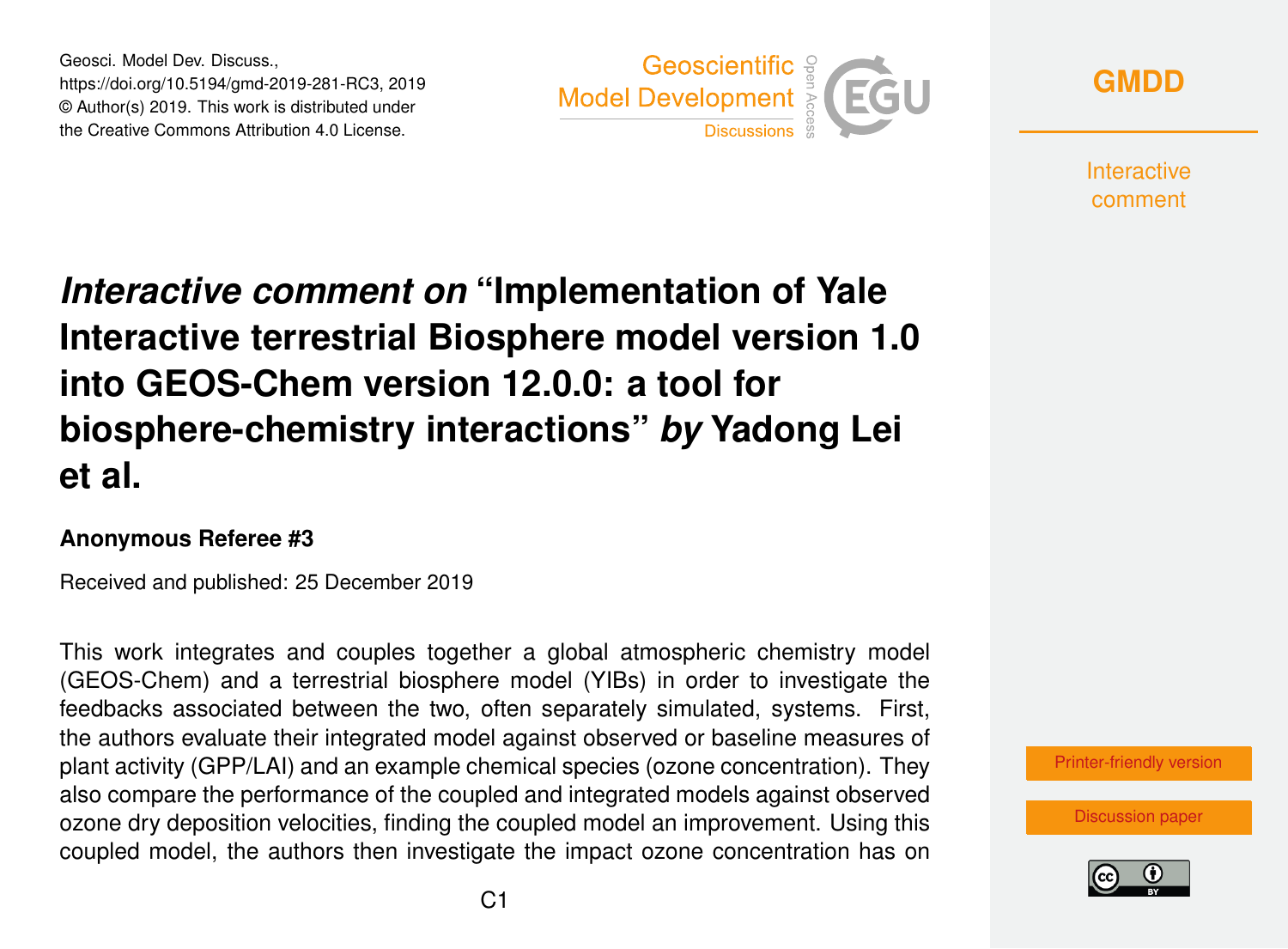plant activity using differing sensitivities to ozone damage. Overall, this work is timely and addresses an important issue within the modeling of these systems. The description of the model and evaluation is carried-out well with appropriately supportive figures. However, the paper does not go far enough to be truly impactful and confidently useful to the community in its present form, but rather, substantial addition and expansion is required for publishing in GMD. The authors should either expand the evaluation of the model to show that coupling truly does improve comparisons or provide additional applicational evidence for the importance of such coupling to understanding biosphere-atmosphere interactions. Further specific comments and recommendations are listed below.

1) While the PM impact on plants is mentioned as an important process to consider in the introduction (lines 63-69), there is no integration description or evaluation in this paper, and no further mention until the last paragraph. Perhaps clarify the focus of the paper at the beginning to adjust expectations.

2) Aerosols are not always beneficial to vegetation if the total radiation decreases more than the enhancing effect caused by diffusion (line 64).

3) Since GC-YIBs integrates two existing models, sections 2.1 and 2.2 can be trimmed to only include the relevant equations and processes discussed in the remainder of the paper.

4) More description of the "satellite-based land types and cover fraction" (lines 122 and 229) would be useful as this is quite vague.

5) The fact that coefficient a is uncertain and can and will be varied in different simulations is not clear from the current description in line 153.

6) Much work has been done to evaluate the GEOS-Chem dry deposition scheme for ozone and understand the importance of dry deposition schemes in general (e.g. Silva and Heald 2018, JGR, Wong et al 2019, ACP) but these issues are not mentioned

## **[GMDD](https://www.geosci-model-dev-discuss.net/)**

**Interactive** comment

[Printer-friendly version](https://www.geosci-model-dev-discuss.net/gmd-2019-281/gmd-2019-281-RC3-print.pdf)

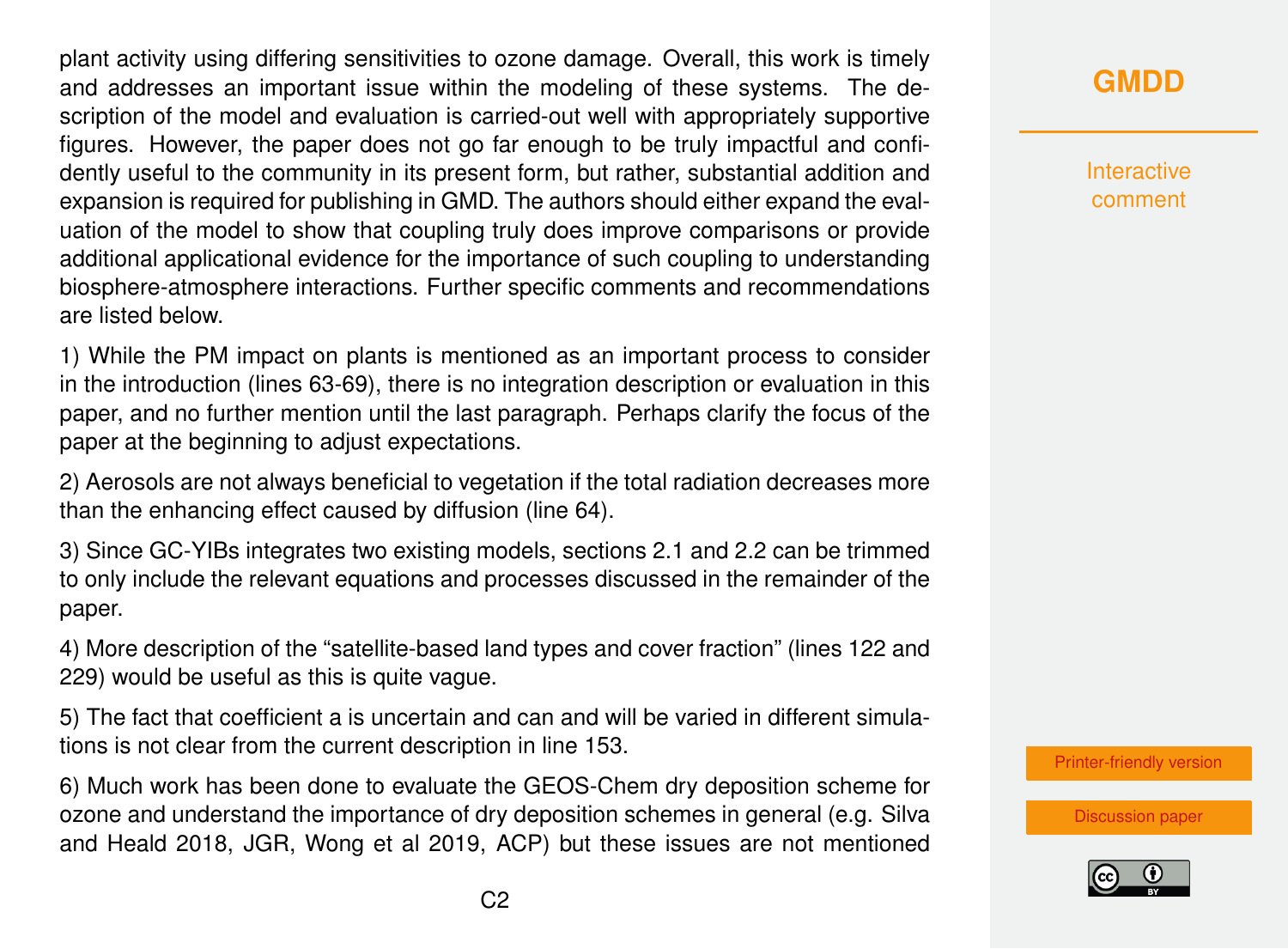here (neither sections 2.2 nor 4). Especially important to consider is lack of observations to truly constrain ozone dry deposition globally and the uncertainty over various timescales and in spatially heterogenous regions.

7) The title of section 2.5 should read "Evaluation data", as models are evaluated, not validated.

8) Why are only 9 sites used for the comparison of ozone dry deposition velocity (lines 266, 341-355, Table 2, Figure 8)? Many more data are available as in Silva and Heald 2018.

9) Further description of the limitations and errors of both the observed LAI and GPP product should be included (section 2.5), and clarification should be made that GPP is not observed (line 271).

10) How do the simulated GPP/LAI and ozone concentrations from offline GC-YIBs compare to those values from the original YIBs and GC, respectively? Are the original model configurations degraded or enhanced by the integration and use of a common land type and meteorological driver? Are the magnitudes of these changes similar to the noted improvements seen when the coupling is turned on?

11) Line 281 attributes the GPP bias to an underestimation in the benchmark GPP for tropical rainforest. Could the differences from using a different meteorology dataset instead be biasing the model (line 283)?

12) Compared to what other drivers (BVOC emissions changes?) are dry deposition velocities the dominant driver in the change in O3 (line 324)? Try testing the impacts of the changing other drivers, rather than relying only on consistent spatial patterns (line 323).

13) Given the small sample size and scattered data (Figure 8), the statistics cited for the comparison of dry deposition velocities in coupled GC-YIBs compared to offline GC-YIBs do not provide for high confidence that the model is truly improved with the **[GMDD](https://www.geosci-model-dev-discuss.net/)**

Interactive comment

[Printer-friendly version](https://www.geosci-model-dev-discuss.net/gmd-2019-281/gmd-2019-281-RC3-print.pdf)

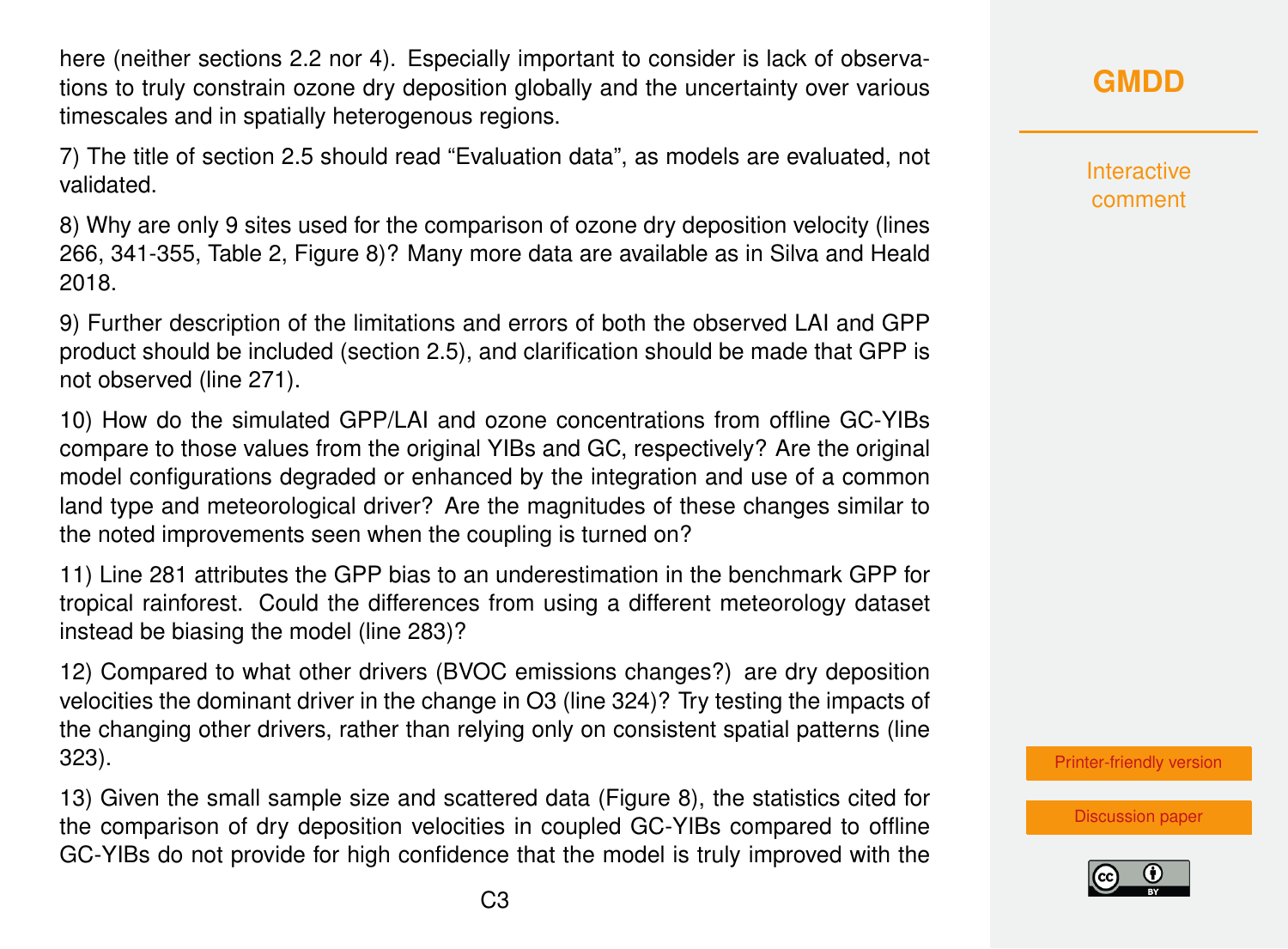coupling of these systems (lines 341-355). A more robust analysis should be undertaken to account for the errors in both the observed and simulated values and present the confidence with which the model could be said to truly be improved.

14) The coupling of these systems for the assessment of ozone damages to vegetation is presented as a key motivation for this study, but the differences in damage between this coupled model and previous models are not discussed (mentioned only in line 372). The discussion should be expanded to explain the differences and highlight the advantages of coupling the systems in section 3.3.

15) Other studies including Lin et al, 2019 GBC for the GFDL models have also investigated the coupled biosphere and atmosphere in similar ways with regards to ozone and are worth discussion in addition to the CESM work. If the ozone dry deposition is the chief application of the model so far, more clarity should be made in the discussion of the uncertainties that already exist in simulating dry deposition globally.

16) One way to justify the slow model speed (line 420) for the modest model improvements shown through coupling would be to expand upon the usefulness of the applications only so far mentioned in lines 428-444.

17) While supported in part at Harvard, GEOS-Chem is developed and maintained by a global community of atmospheric chemists, not one group (line 449), and should be acknowledged as such.

18) Minor grammatical issues are present throughout, especially omission of articles before nouns. (example, line 48 "from terrestrial biosphere").

Papers cited: Lin et al., Sensitivity of Ozone Dry Deposition to EcosystemâATAAtmosphere Interactions: A Critical Appraisal of Observations and Simulations, https://doi.org/10.1029/2018GB006157, (2019). Silva and Heald, Investigating Dry Deposition of Ozone to Vegetation, https://doi.org/10.1002/2017JD027278, (2018). Wong et al., Importance of dry deposition parameterization choice in global simulations of

## **[GMDD](https://www.geosci-model-dev-discuss.net/)**

Interactive comment

[Printer-friendly version](https://www.geosci-model-dev-discuss.net/gmd-2019-281/gmd-2019-281-RC3-print.pdf)